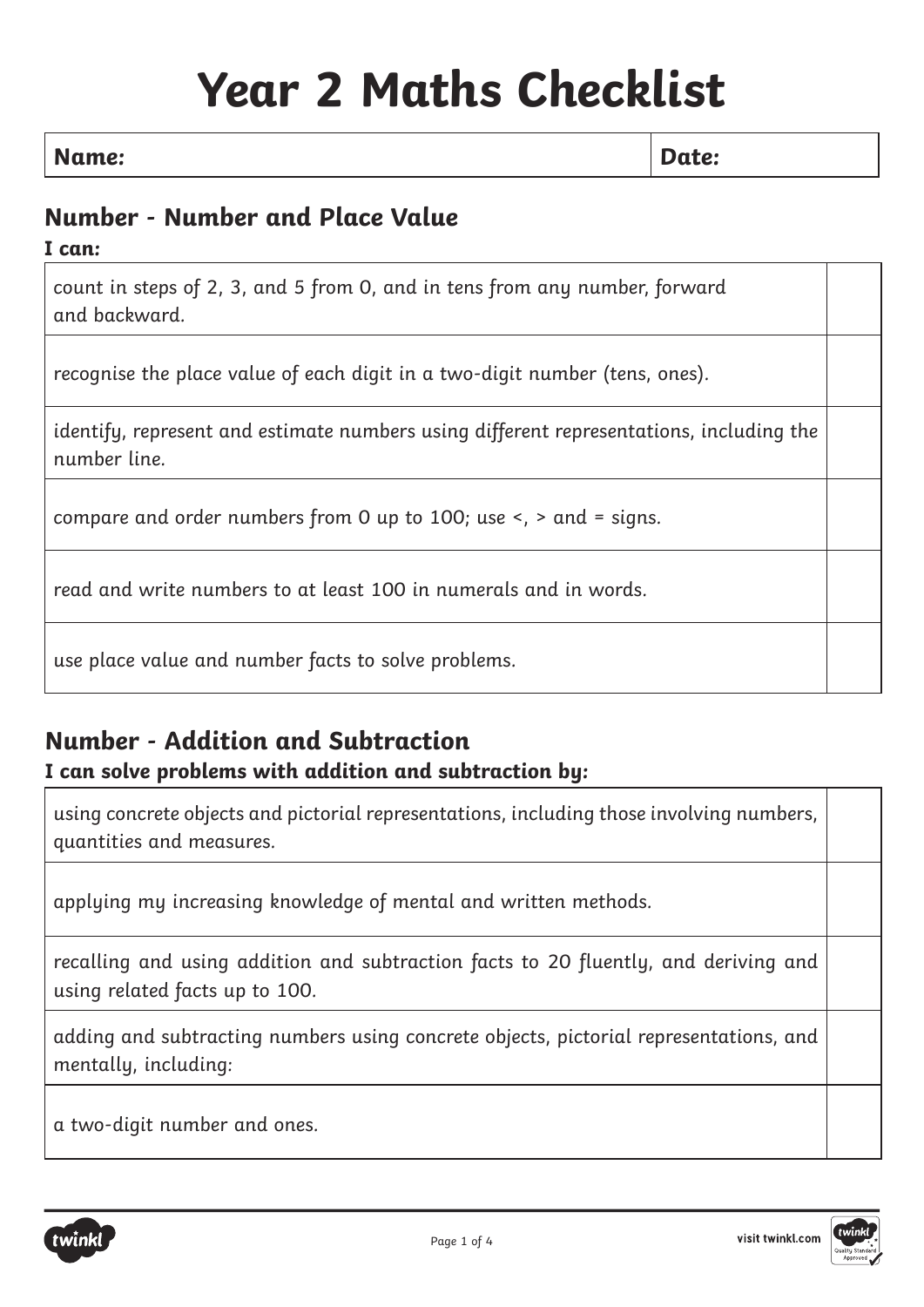a two-digit number and tens.

two two-digit numbers.

adding three one-digit numbers.

showing that addition of two numbers can be done in any order (commutative) and subtraction of one number from another cannot.

recognising and using the inverse relationship between addition and subtraction and using this to check calculations and solve missing number problems.

### **Number - Multiplication and Division**

**I can:**

recall and use multiplication and division facts for the 2, 5 and 10 multiplication tables, including recognising odd and even numbers.

calculate mathematical statements for multiplication and division within the multiplication tables and write them using the multiplication  $(*)$ , division  $(*)$  and equals (=) signs.

show that multiplication of two numbers can be done in any order (commutative) and division of one number by another cannot.

solve problems involving multiplication and division, using materials, arrays, repeated addition, mental methods, and multiplication and division facts, including problems in contexts.

#### **Number - Fractions**

**I can:**

recognise, find, name and write fractions,  $\frac{1}{3}$ ,  $\frac{1}{4}$ ,  $\frac{2}{4}$  , and  $\frac{3}{4}$  of a length, shape, set of objects or quantity. 3 1 4 2 4 3 4

write simple fractions for example,  $\frac{1}{2}$  of 6 = 3 and recognise the equivalence of  $\frac{2}{4}$  and  $\frac{1}{2}$ . 1 2 2 write simple fructions for example,  $2$  of  $0 - 3$  and recognise the equivalence of  $\frac{1}{4}$ 



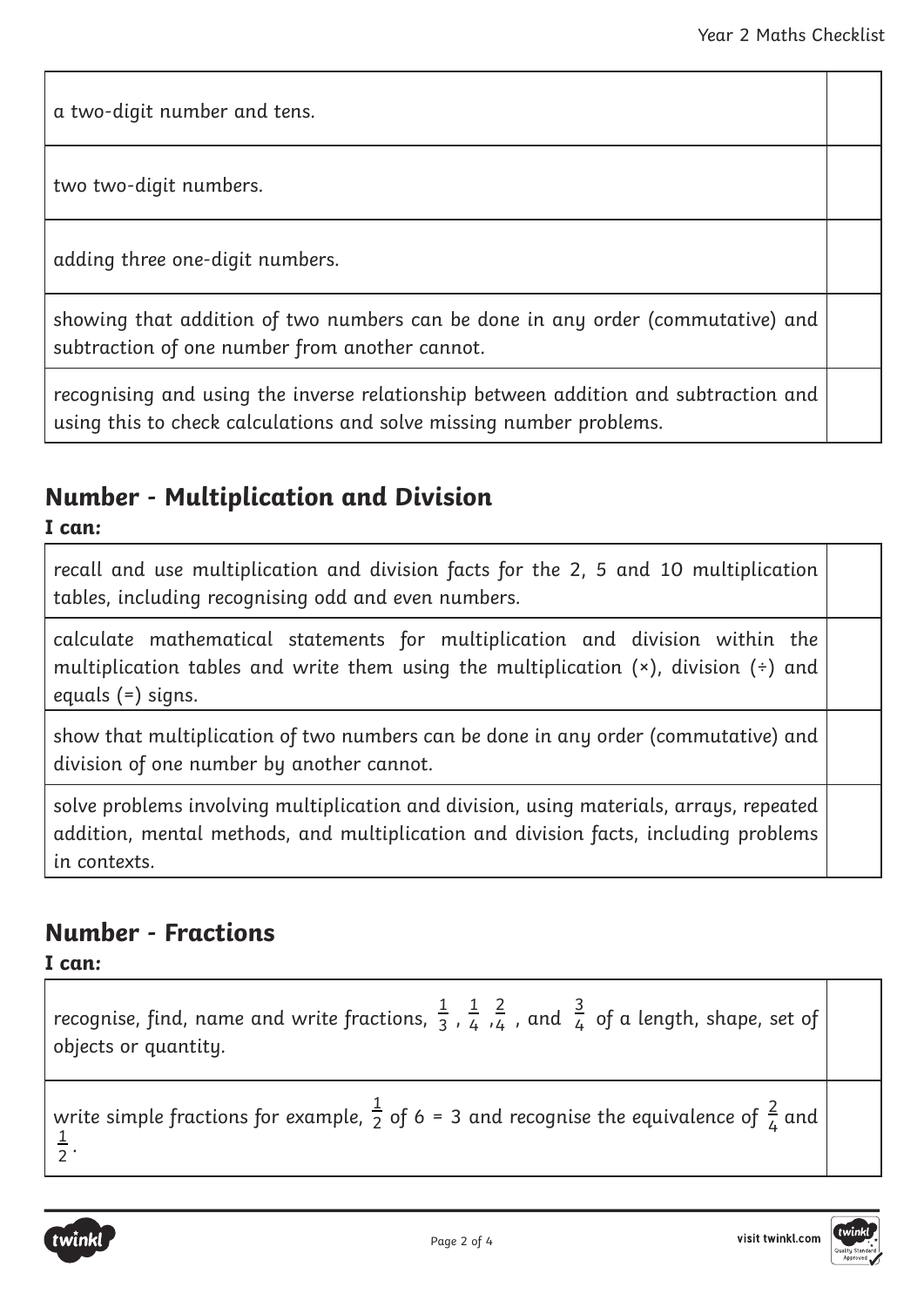#### **Measurement**

#### **I can:**

choose and use appropriate standard units to estimate and measure length/height in any direction (m/cm); mass (kg/g); temperature (°C); capacity (litres/ml) to the nearest appropriate unit, using rulers, scales, thermometers and measuring vessels.

compare and order lengths, mass, volume/capacity and record the results using >, < and =

recognise and use symbols for pounds  $(E)$  and pence  $(p)$ ; combine amounts to make a particular value.

find different combinations of coins that equal the same amounts of money.

solve simple problems in a practical context involving addition and subtraction of money of the same unit, including giving change.

compare and sequence intervals of time.

tell and write the time to five minutes, including quarter past/to the hour and draw the hands on a clock face to show these times.

know the number of minutes in an hour and the number of hours in a day.

#### **Geometry – Properties of Shapes**

**I can:**

identify and describe the properties of 2D shapes, including the number of sides and line symmetry in a vertical line.

identify and describe the properties of 3D shapes, including the number of edges, vertices and faces.

identify 2D shapes on the surface of 3D shapes, [for example, a circle on a cylinder and a triangle on a pyramid].

compare and sort common 2D and 3D shapes and everyday objects.